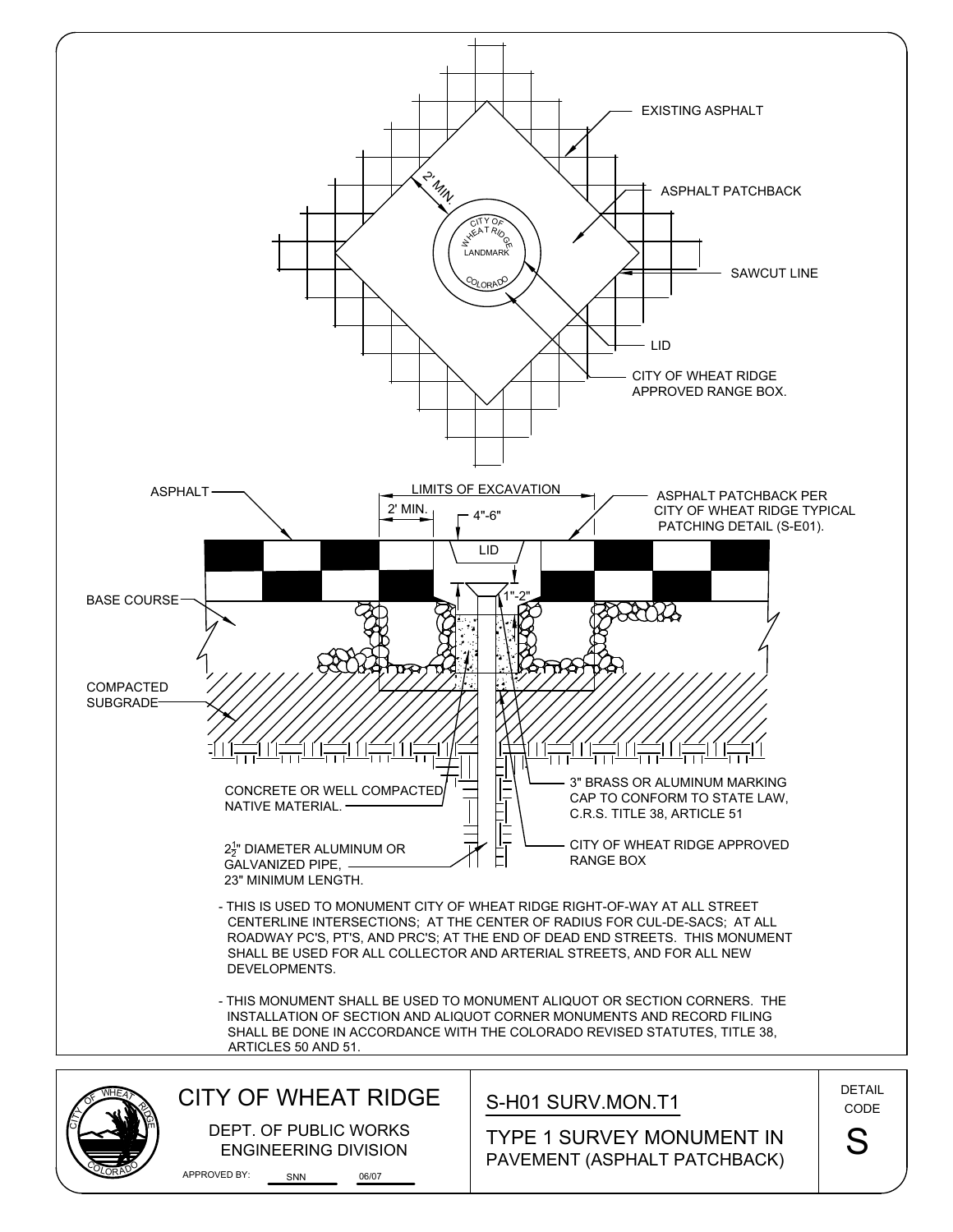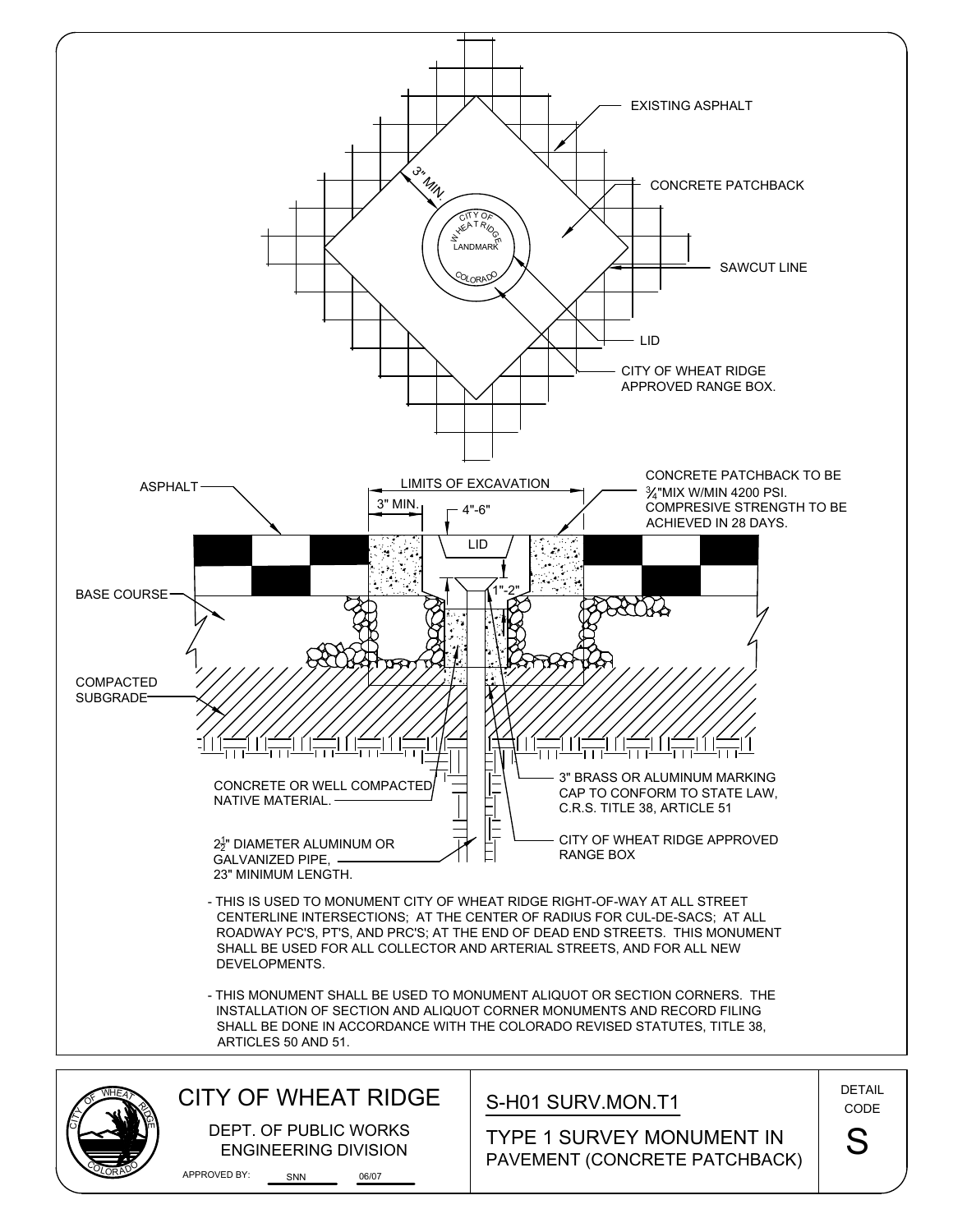

COLORAD

O,

## PAVEMENT (ASPHALT PATCHBACK)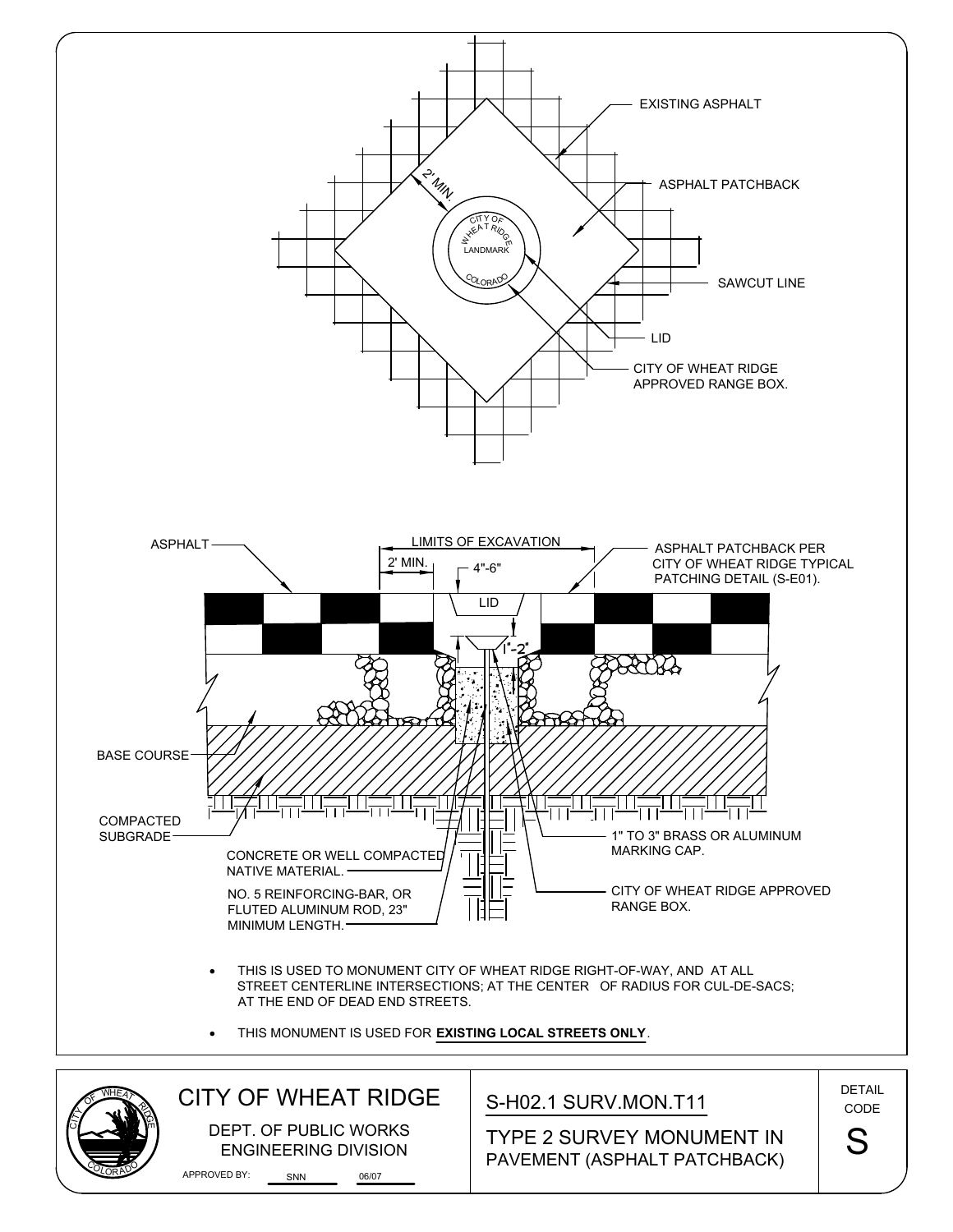

ENGINEERING DIVISION

COLORAD

O,

PAVEMENT (CONCRETE PATCHBACK) TYPE 2 SURVEY MONUMENT IN S